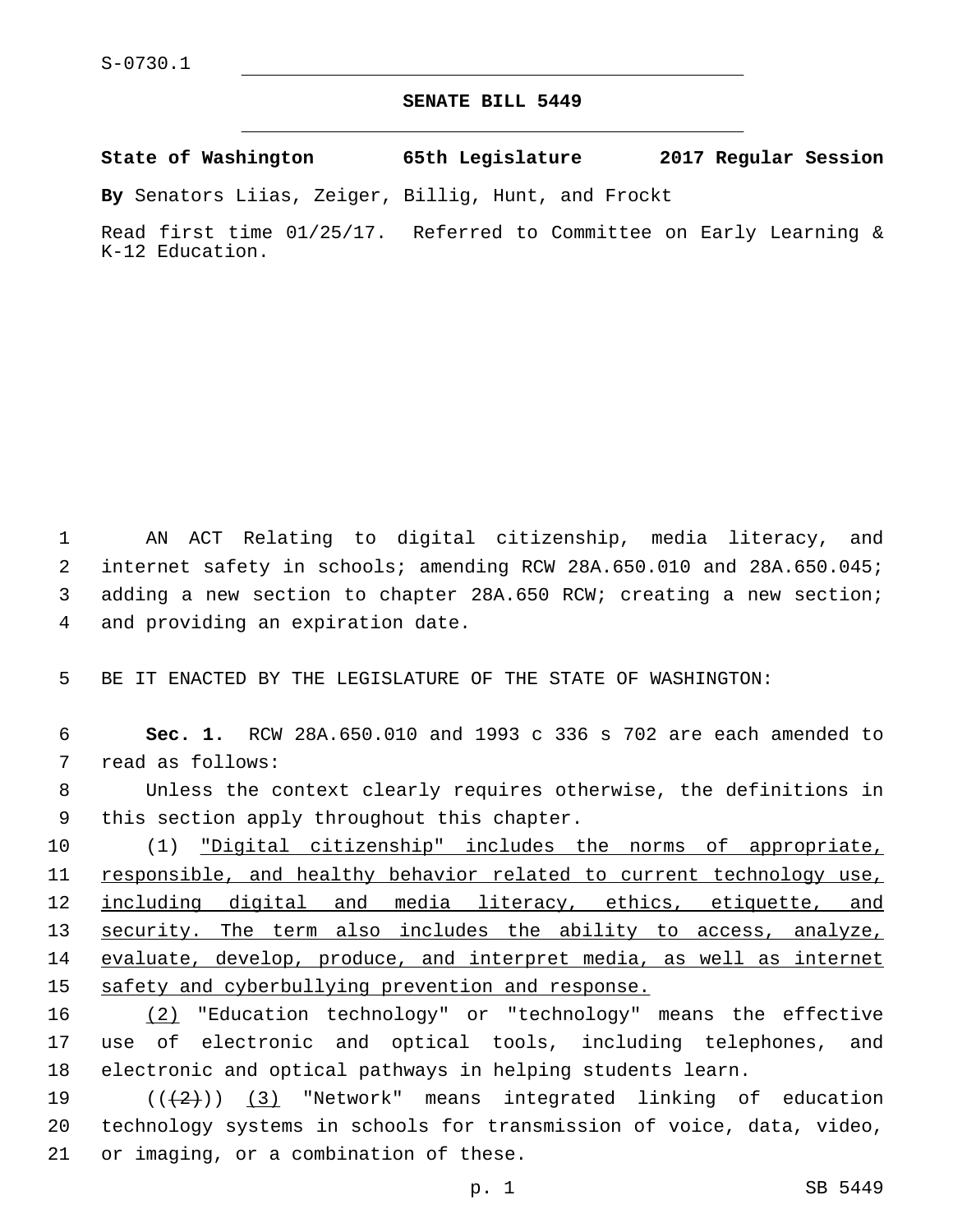**Sec. 2.** RCW 28A.650.045 and 2016 c 59 s 2 are each amended to 2 read as follows:

 (1) ((For the purposes of this section, "digital citizenship" includes the norms of appropriate, responsible, and healthy behavior related to current technology use, including digital and media literacy, ethics, etiquette, and security. The term also includes the ability to access, analyze, evaluate, develop, produce, and interpret media, as well as internet safety and cyberbullying prevention and response.

 $(2)$ ))(a) By December 1, 2016, the office of the superintendent of public instruction shall develop best practices and recommendations for instruction in digital citizenship, internet safety, and media literacy, and report to the appropriate committees of the legislature, in accordance with RCW 43.01.036, on strategies to implement the best practices and recommendations statewide. The best practices and recommendations must be developed in consultation with an advisory committee as specified in (b) of this subsection. Best practices and recommendations must include instruction that provides guidance about thoughtful, safe, and strategic uses of online and other media resources, and education on how to apply critical thinking skills when consuming and producing information.

 (b) The office of the superintendent of public instruction must convene and consult with an advisory committee when developing best practices and recommendations for instruction in digital citizenship, internet safety, and media literacy. The advisory committee must include: Representatives from the Washington state school directors' association; experts in digital citizenship, internet safety, and media literacy; teacher-librarians as defined in RCW 28A.320.240; and other stakeholders, including parent associations, educators, and administrators. Recommendations produced by the committee may 31 include, but are not limited to:

 (i) Revisions to the state learning standards for educational 33 technology, required under RCW 28A.655.075;

 (ii) Revisions to the model policy and procedures on electronic resources and internet safety developed by the Washington state 36 school directors' association;

 (iii) School district processes necessary to develop customized district policies and procedures on electronic resources and internet 39 safety;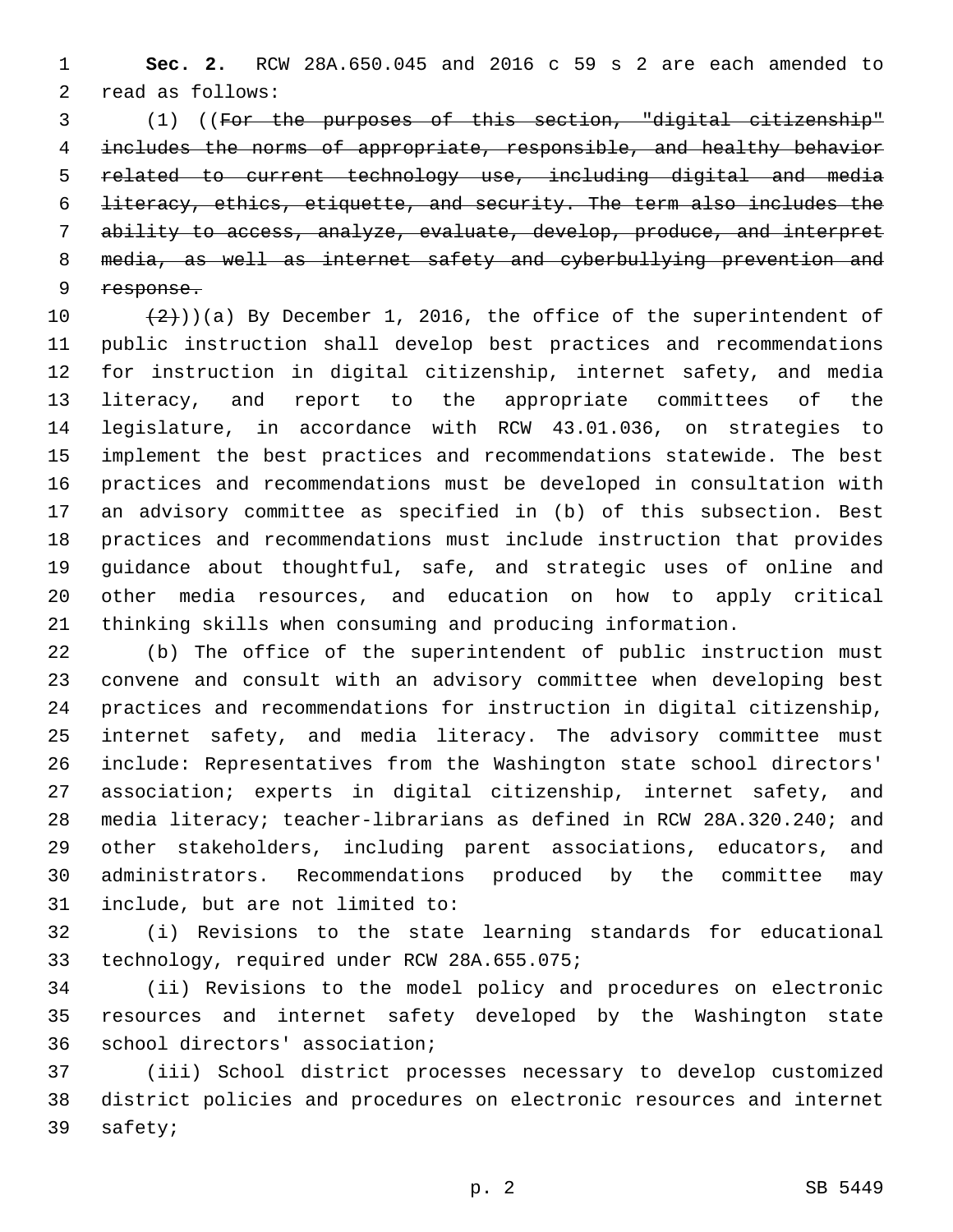(iv) Best practices, resources, and models for instruction in digital citizenship, internet safety, and media literacy; and

 (v) Strategies that will support school districts in local implementation of the best practices and recommendations developed by the office of the superintendent of public instruction under (a) of 6 this subsection.

  $((+3))$   $(2)$  Beginning in the 2017-18 school year, a school district shall annually review its policy and procedures on electronic resources and internet safety. In reviewing and amending the policy and procedures, a school district must:

 (a) Involve a representation of students, parents or guardians, teachers, teacher-librarians, other school employees, administrators, and community representatives with experience or expertise in digital citizenship, media literacy, and internet safety issues;

 (b) Consider customizing the model policy and procedures on electronic resources and internet safety developed by the Washington 17 state school directors' association;

(c) Consider existing school district resources; and

 (d) Consider best practices, resources, and models for instruction in digital citizenship, internet safety, and media 21 literacy, including methods to involve parents.

 (3)(a) Before the 2017-18 school year, the Washington state 23 school directors' association shall review and revise its model policy and procedures on electronic resources and internet safety to better support digital citizenship, media literacy, and internet safety in schools.

 (b) Before the 2017-18 school year, the Washington state school directors' association shall develop a checklist of items for school districts to consider when updating their policy and procedures under subsection (2) of this section.

 NEW SECTION. **Sec. 3.** (1) By December 1, 2018, the office of the superintendent of public instruction shall survey teacher-librarians, principals, and technology directors to understand how they are currently integrating digital citizenship and media literacy education in their curriculum. The purpose of the survey is to determine ways in which teacher-librarians, principals, and technology directors can lead, teach, and support digital citizenship and media literacy across all grades and content areas.

(2) This section expires August 1, 2019.